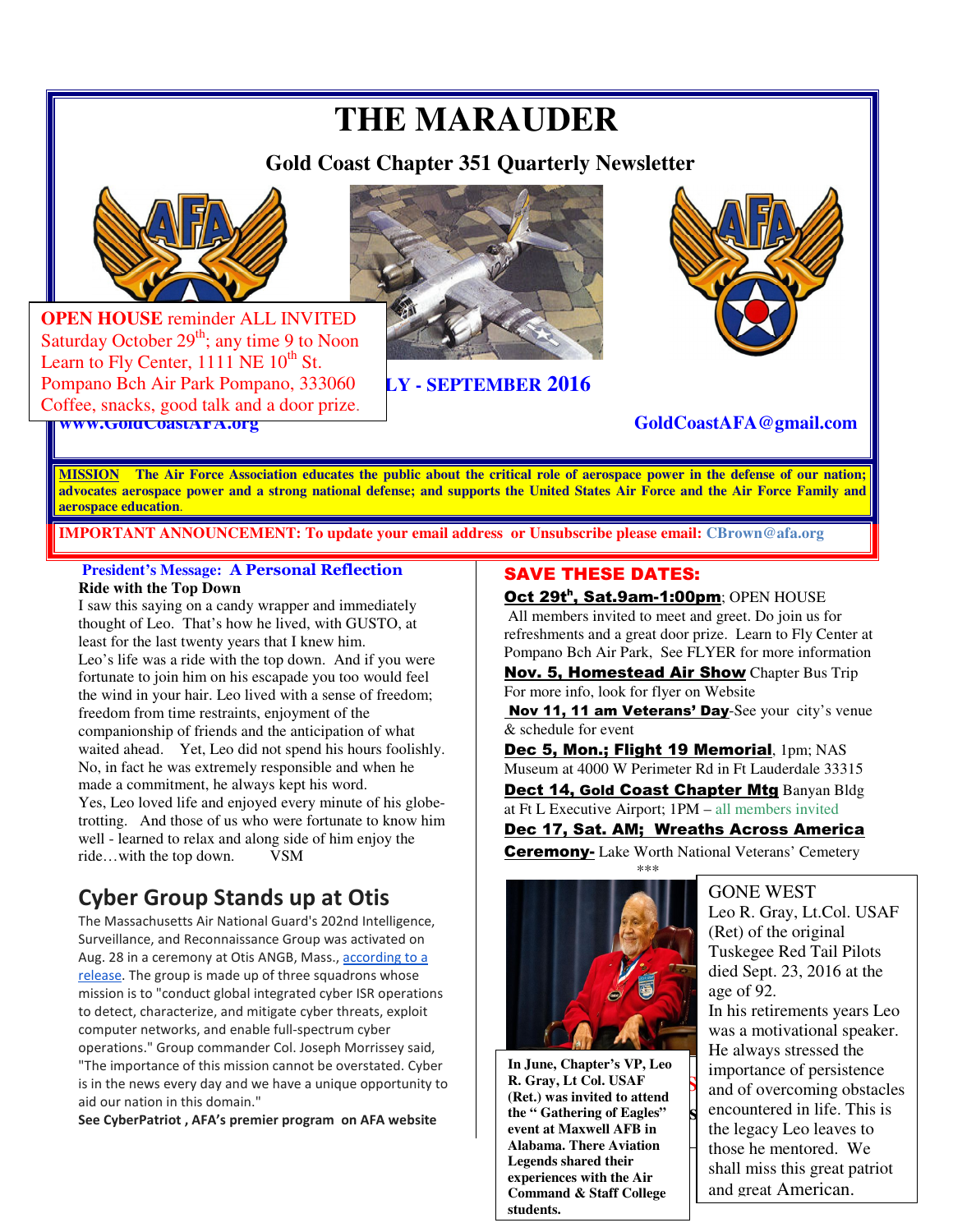#### Excerpts from 2016 AFA National Convention Summary by Bill Yucis, AFA Florida State President

 Seventeen AFA Florida delegates attended the AFA National Convention, held at the Gaylord National Harbor on September 17-18. WE were able to listen to many informative briefings about the state of AFA and a summary of their major programs. In addition, the delegates voted in the new AFA Leadership. The new AFA Chairman of the Board will be Whitt Peters, former Secretary of the Air Force. As I emphasized at the AFA Florida State Meeting,

 I feel attending the National Convention gives members a better insight into AFA and the roles played at both the National and Chapter levels to support the AFA Mission to Advocate, Educate, and Support. On the AFA Website, select Field Leaders, and at the bottom right corner you will find the Power Point presentations given to delegates (soon). For those unable to attend, this will give you a feel for what was discussed.

At the State Convention, I emphasized that the AFA Budget and membership were the top two topics this year and that held true at the National Convention. Larry Spencer, AFA President, briefed that for the past few years, AFA has run a \$20 million Budget but only received \$18 million in revenues and unless that changes, AFA will cease to remain a viable organization in the near future. Another problem is AFA receives significant contributions for specific programs, such as the Wounded Airman Program, Mitchell Institute, CyberPatriot, and StellarXplorers, but those monies must be used only for those specific programs. Revenues for the General Operating Funds, which pay for all the administrative costs for these programs, are down significantly.

There were many discussions during the Convention concerning the Budget. You may have heard many rumors about what will and will not be cut out of the 2017 Budget, but be assured that nothing has been decided at this time but it was briefed several times that you can expect painful cuts across the Board at both the field and national levels to get the 2017 Budget closer to a balanced budget. Prior to the Convention, the Board of Directors and the EXCOM provided guidance to the AFA National Staff on which programs to cut and they are charged to develop a 2017 Budget. Prior to approval, the suggested Budget will be reviewed by several groups for input. In Florida, it will go to me, as Region President, and I will pass this along to the Chapters for review and input. You can anticipate, however, that Chapter payments from AFA National will be cut, probably at least 50% and maybe more.

 Reports were also discussed about the Region President meeting and they will be changing, probably less than once a quarter. I know many of you see them as a waste of time but there are a couple of reasons to continue them. First, as State president, it gives me a better feel for what is going on around the State. Second, much of the data is needed to verify that AFA (as an national entity) is a 501(c)(3) non-profit.

Membership was also discussed several times. So far in 2016, AFA has had a record number of new members, but the revenue associated with membership has declined. That is because of the high number of complimentary memberships. In addition, there was only a minor increase in overall membership due to the large number on nonrenewals. Retention is a primary issue for the future. For example, over 3000 CyberPatriot Team leaders were given free membership with the hopes that they will renew as full members.

Advocacy is a primary AFA mission at the National level. The AFA Government Relations staff routinely interacts with Capitol Hill and other federal agencies on national policy topics such as: caring for veterans, retirees, and active duty personnel; recapitalizing the Air Force's aging fleet; securing space and cyber space; strengthening the nuclear mission; and investing in airpower.

Chapter members can become effective APAs …reaching out to the public and key stakeholders in communities across the country in order to effectively communicate the important role that our Airmen play in supporting our nation's global defense strategies.



#### Milt's Memoirs  **Milt's Memoirs**

It was August  $28<sup>th</sup>$ , 1945. The BIG BOMBS had been dropped and

 the Japanese had announced their intention to surrender. The orders had come down and the  $380<sup>th</sup>$  Bomb Group was to fly a huge group formation of 48 B-24 Liberator bombers over the main Japanese island of Honshu. I don't believe that throughout the entire war, the Flying Circus ever was required to provide that many aircraft at the same time on a single raid. The mission was designated as an Armed Reconnaissance. Each of the four squadrons would put up twelve aircraft. They would fly three boxes of four planes each. There would be a lead squadron, then a squadron flying slightly behind on either side of the lead, and finally, the fourth squadron taking position behind the others.

Each Liberator, I recall, carried eight 500 pound bombs, about half of our maximum capability. Our squadron, the  $528<sup>th</sup>$ , took position on the left side of the lead squadron. Our plane was on the left side of our squadron, thus the left side of the whole group. What made this exciting was that when the group made a turn, our plane was the most pressed upon to maintain position. On a left turn, we would have to slow down to minimum airspeed and hope we would not stall out and fall out of the sky. If we were on the outside of a turn, we had to maintain full engine power, and make over 200 miles per hour, just to keep up with the formation.

As a result of all this cockpit activity, Bill Breece, the Aircraft Commander and I kept very busy with power and controls trying to maintain formation. The weather was beautiful, but we had not the time to enjoy it. The Japanese did not fire nor take any offensive action toward us and so, we did not drop any bombs on them. We returned to our base on Okinawa after almost ten hours of flight time. This was the last major effort the Flying Tigers ever put forth. World War II officially ended with the signing of the surrender documents a few days later on the battleship Missouri in Tokyo Bay.

 $***$ 

#### Gold Coast 351 Officers for 2016

 V**irginia Montalvo-President Vacant - Vice President Joseph Roberts-Treasurer Loretta Young-Veteran Affairs Bob Morris-Membership Bob Marks-Government Affairs Virginia Knudsen – Aerospace Education Justin Burr-Webmaster, Ed Weber- USMC Advisor Thaddeus Hamilton –Veteran Rep** 

**This year has hit MAITAI, the Tuskegee chapter of Miami and Broward Counties with a number of member losses. The latest loss is that of Tuskegee member Mr. John Spencer. He was a quiet and unassuming man. For more than a decade He served the chapter well as its financial secretary. He and his loyalty to the Tuskegee cause will long be remembered. Rest in Peace.** VSM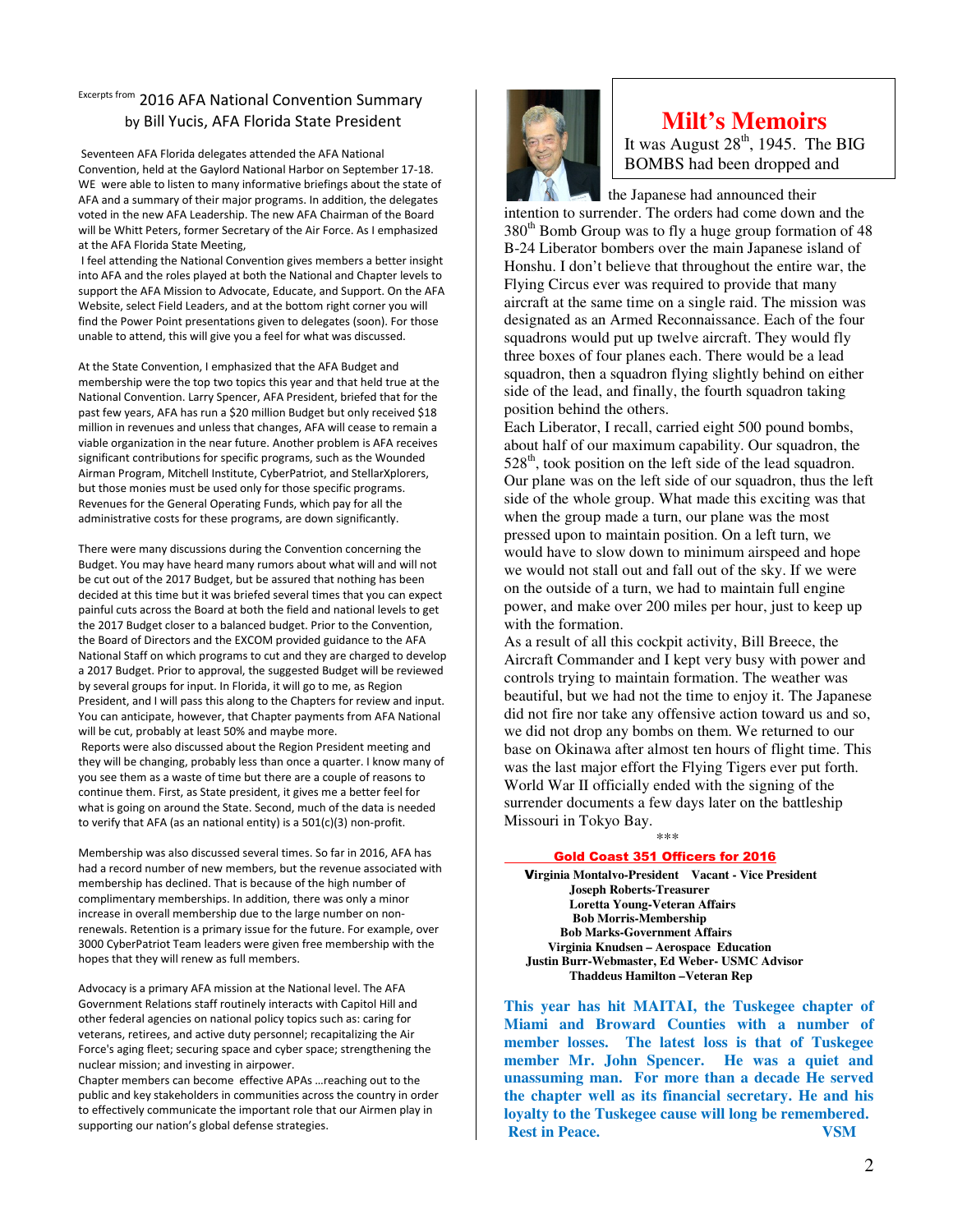Leo congratulates Loretta Young on her wins at the ss distinguished service wefer Veterans. Ms Young is our (Gold Coast) Chapter's Veteran Liaison VP



Leo and Dianne (Mrs Gray) pose with Lt Genereal Stayce Harris, USAF. Leo's last planned appoinment was to go to Wash. DC and witness the pinning of the third star on Lt. General Harris. She is the Assist Vice Chief, Air Staff HQs in DC. We are proud that she is also an AFA member.



Leo visits with long time friend Ms Dawn Seymour at the Gathering of Eagles. Ms.Seymour was the first female pilot with the WASP.



**Our CommuinityPartners are Special They support our chapter! Please support them.** 

 **BANYAN AIR SERVICE and Pilot Shop Ft Lauderdale Executive Airport www.banyanair@com**

**EXCELLENT REACH INC. Youth Aviation & Leadership Program Consultations excellentreach@gmail.com**

**KRAMER FLYING SCHOOL Pompano Airpark, Pompano Beach Fred.Perry@learntoflycenters.com** 

**RITE-WAY POOLS INC. ritewaypools.com info@ritewaypools.com**

**WHOLE ABOUT YOU Shop.wholeaboutyou.com Terris742@gmail.com**



 **God bless America**